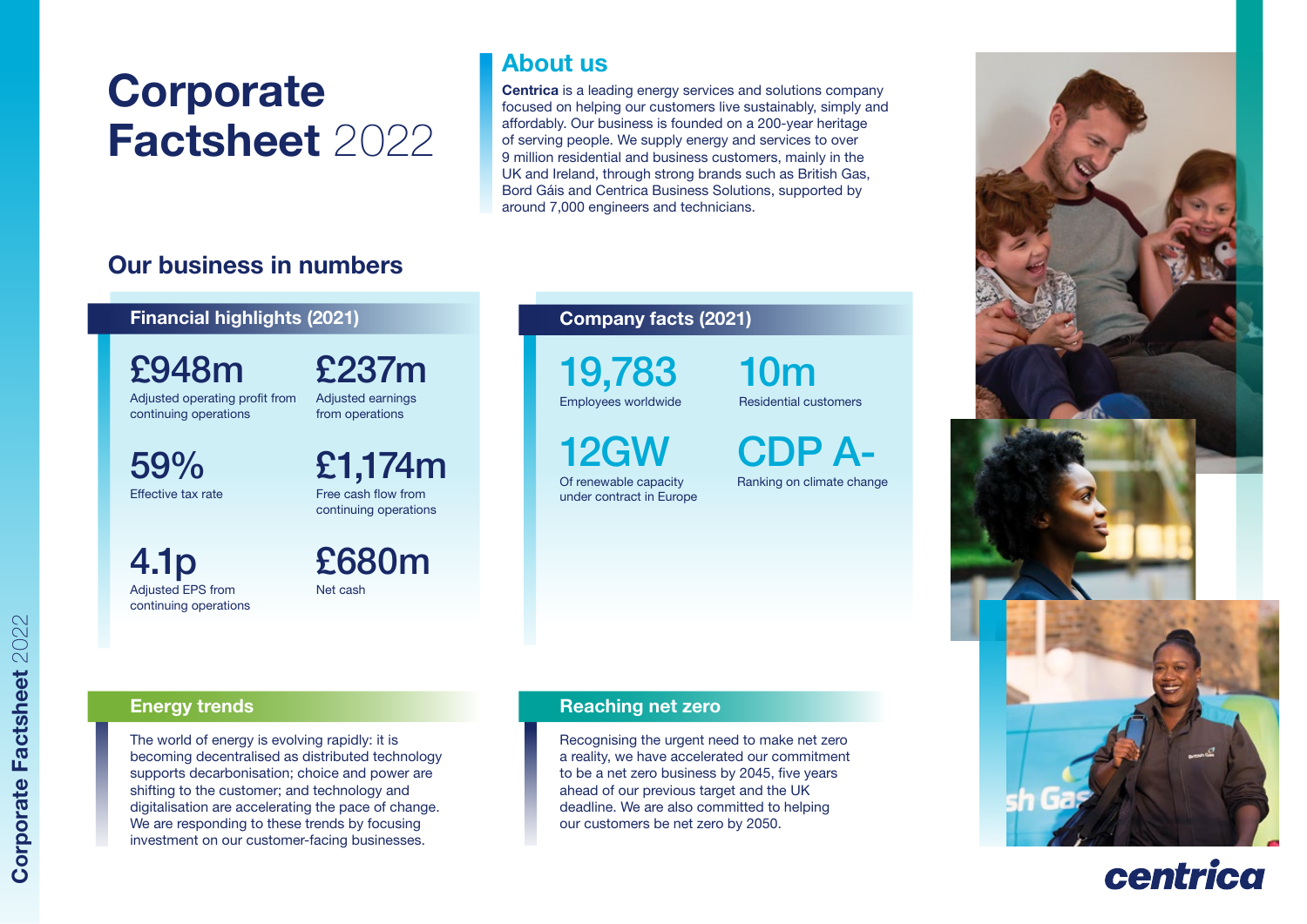# Our portfolio

In 2020, we accelerated our focus on simplifying and modernising Centrica, to allow us to put customers at the heart of everything we do and focus on our core markets of the UK and Ireland. We have announced plans to exit our stake in oil and gas Exploration & Production and nuclear power generation.

The world of energy is changing rapidly and the market positions and distinctive capabilities that Centrica has developed means we are well placed, as we focus on being a leading energy services and solutions company.



### Our strategic framework for residential customers:

We want to make people's lives simpler, by providing seamless, time-saving services that are affordable and sustainable. Understanding and satisfying consumer needs is critical to our success under the British Gas, Bord Gáis, Local Heroes, Dyno, PH Jones and Hive brands.

Energy supply

Energy supply

• Gas supply • Electricity supply

• Gas supply • Electricity supply





**Bord Gáis** Energy

• Smart heating and energy management, remote diagnostics, and monitoring solutions



## Upstream

Includes our oil and gas Exploration & Production (E&P) assets, our 20% interest in the UK's nuclear power generation fleet and the Rough field. Our E&P activity is focused on North West Europe and consists of a 69% stake in the Spirit Energy business.





## Our strategic framework for business customers:

As a trusted energy partner for our business customers, we supply the energy and solutions through Centrica Business Solutions and Energy Marketing & Trading to help them operate more efficiently and sustainably to achieve commercial success.

demand response



• Aggregation and optimisation of distributed energy resources • Access to energy, capacity and flexible markets including

Home services and solutions

• Protection products (central heating, plumbing and drains, home electrical,

and kitchen appliance cover) • On-demand services (service, repair,

and home improvements)

• Route-to-market and commodity risk management services

centrica **Ruginger Solutions** 

#### centrica Energy Trading





- Design, install, maintain and service a wide range of technology solutions
- Energy resource management and monitoring
- Operational insights from energy data to help with preventive maintenance